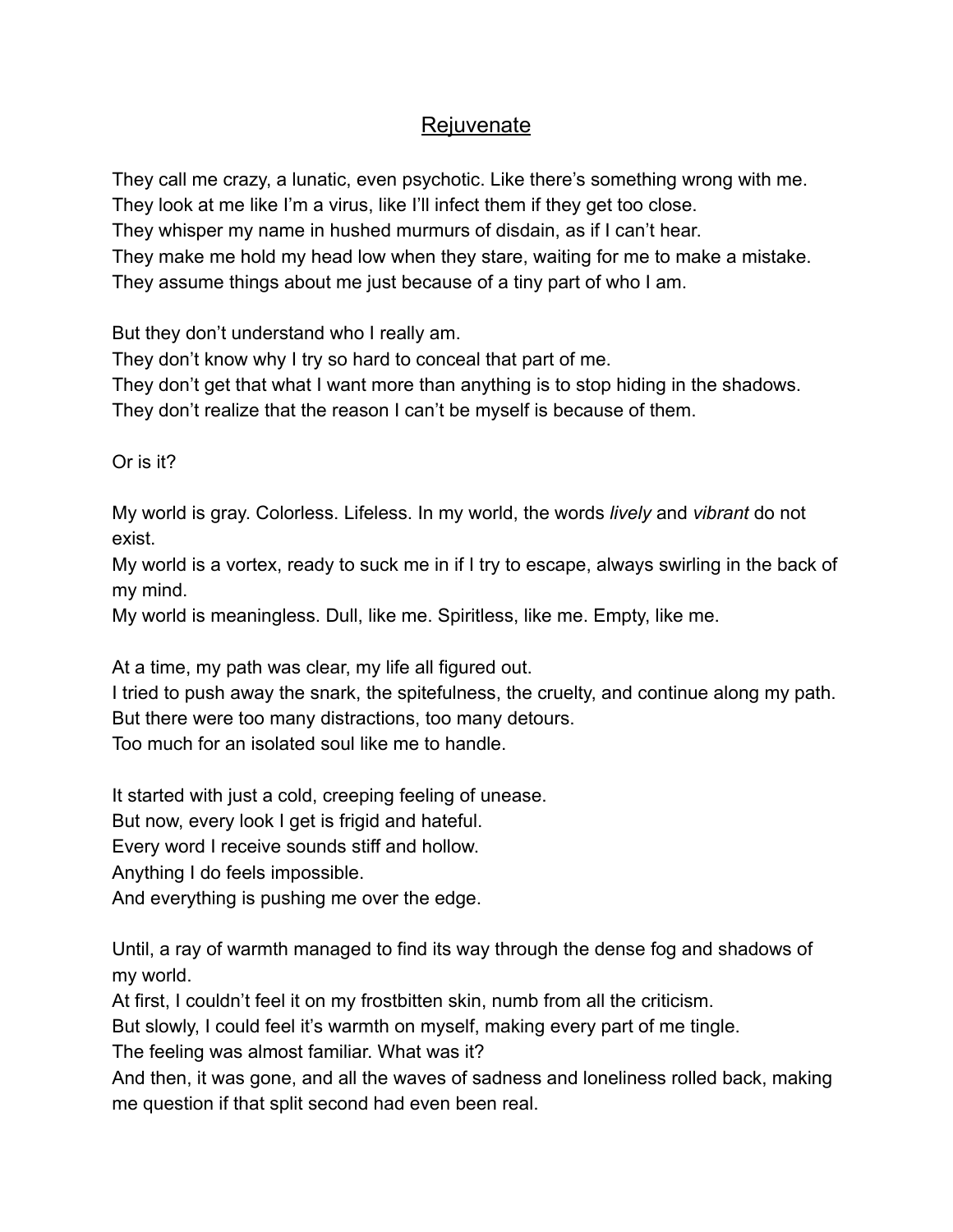Yet, soon enough, it was back.

There was a strength to the warmth this time, but it kept it's gentle, steady feel.

I felt no pressure on myself, no force to come closer to it.

But there was a choice. Not a choice between good or evil. Or even between light and dark.

It was a choice to accept or push away.

Change is a strange thing.

People are either good or bad with it.

I never cared. Days went on repeat for me.

If something different ever happened, it would be worse than anything before.

And yet, something drove me to accept the choice.

And then, I saw what the warmth was. What that vaguely familiar tingling sensation arose from.

I didn't understand. Why did the simple action cause me to feel… happy?

And then I realized.

It was a smile.

Someone had smiled at me.

And I smiled back.

Again, it disappeared, but this time I held onto the warmth and didn't let go. I had lived for so long in that foggy and shadowed prison. The place I called my world. But I wasn't going back. It was time to make a new world.

My world is full of color now. Lively and vibrant. In my world, words like *colorless* and *lifeless* do not exist anymore.

My world has been born anew, and is filled with love and joy and hope and passion. My world is full of meaning. Happy, like me. Enchanting, like me. Worthwhile, like me.

So what if they think I'm crazy? So what if they think I'm contagious? So what if they spread rumors about me? So what if they stare? So what if they believe that I can't do something I want to do or be someone I want to be?